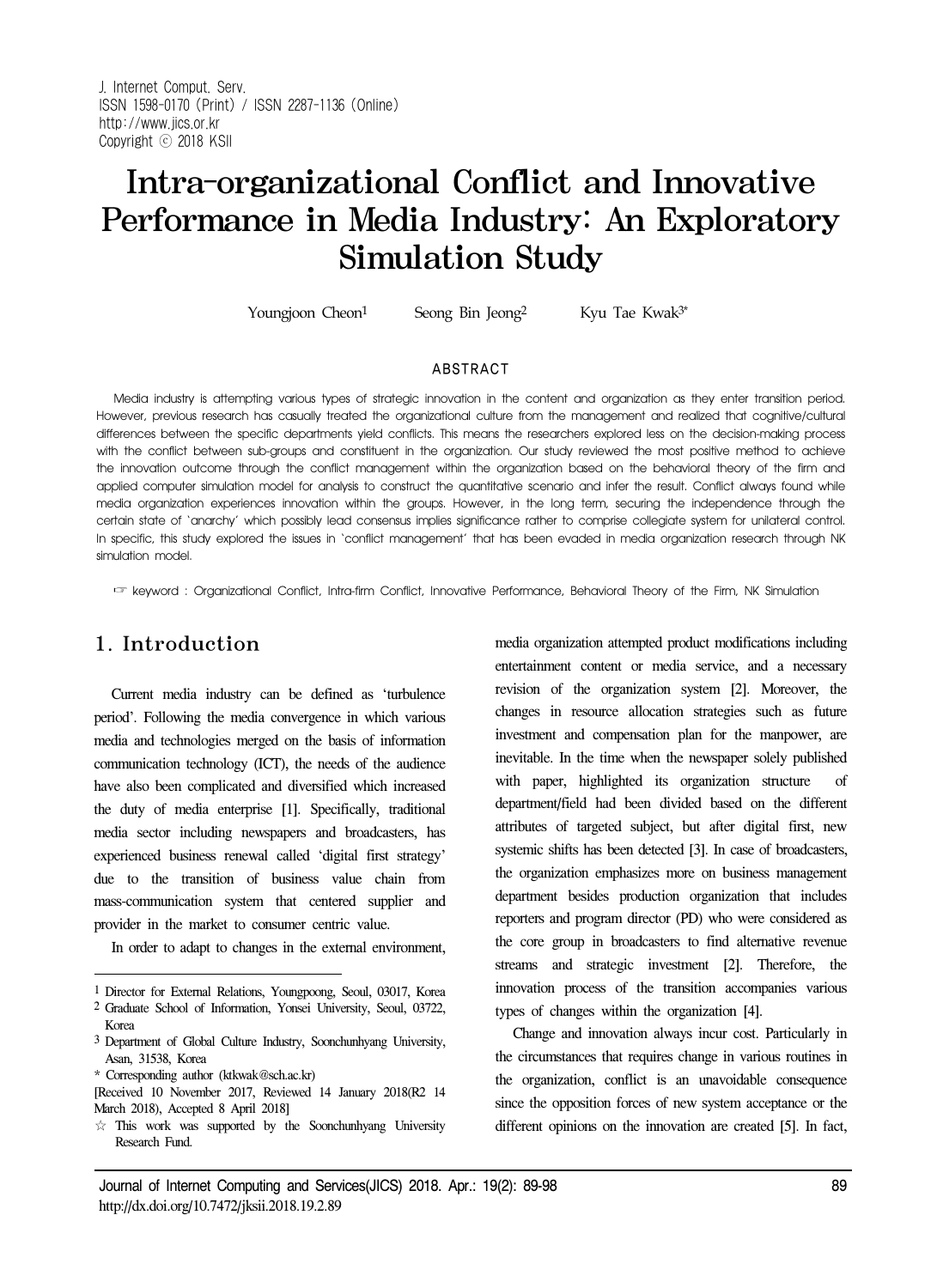media enterprise is the group that has grown based on strong path-dependence. Thus, individual members of the organization are strong in sense of vocation, resulting in a conservative organization culture [1][6]. It is because that media enterprise has not only the identity as the producer, but also the economic agents having a strong sense of identity accomplishing social responsibility. As a result, the ecosystem of the organization is structured with the political/economic and ideological sub-groups representing the different societal interest, and each group participates the evolution process of the organization by repeated experience between cooperation and conflicts.

Past studies on media organization have attempted phenomenological level of studies to understand the media enterprise's politicalization [1][7].

Other studies pointed out organization's collapse due to androcentrism, authoritarianism, and nepotism, and one of the studies applied the competing values framework from organizational culture study into media enterprise [8][9]. This study answers to the question which is the desirable strategy in managing the conflict within the sub-groups of media organization. Various organizational studies have mentioned delegation of authority to subordinate or autonomy, but not many of the studies have not investigated on the conflict as internal and the friction in sub-groups relationship [4][10]. It is because research have seen it as negative component and problem-solving issue. This study understands conflict as a inevitable result in the innovation process which sees how 'satisficing' occurs in the process of innovation among sub-groups sharing different interest and find the impact of conflict from the governance intervention.

The aim of this study is to investigate what is the most reasonable approach for the media enterprise to coordinate the conflicts within the organization having different perspectives in the innovation phase. According to the Behavioral theory of the firm (here in after 'BTOF'), business conflict has been resolved unclearly within sub-groups [4]. The main reason is that the organization is composed of different political alliance, and they tend to make decisions through reasonable level of consensus based on mutual interests [6]. The existing accounts fail to analyze how conflict management can lead to the best outcomes. This study therefore explores how best to save when there

are sub-groups in different organizations via computer simulation model. The overall structure of the study follows the order: we discuss the literature review on conflict within the media organization, and review its limitations based on the framework of the behavioral theory of the firm. Lastly, we analyze the predicted outcome through the computer simulation model and then identify the conclusions and implications.

# 2. Literature Review

Media enterprise considers creativity important in its organization compared to other industries. Thus, empowerment level for the members in the organization is high, and the organization derives its business performance based on members' competence. Therefore, the business of the media organization needs to consider work efficiency so delete as the autonomy [7][8]. Public interest is also beneficial to the group organization, and as a result the organization needs to accomplish not only the economic success but also the social goals [6]. Therefore, various stakeholder's institutional intervention and attention will naturally follow. Each sub-group in the intra-firm organization in media industry that co-exists with the different types of audiences acknowledging their foundations, develops in the process of conflict and cooperation [7].

Sometimes, however, in the discourse of the organizational culture in media found the new issues. Previous researchers suggested that newspapers and broadcasters are authoritative and its culture is very androcentric [7][8]. There are more theoretical disputes that were introduced stating that the media organization is not a rational and efficient group, but a politicized one [9]. Also, the members of organization in media take different political roles of representing the interest that based on the characters of the subject or the negotiator [4][11].

For instance, such departments in a newspaper, political or the city desk where writing the article critical manner may want the article to be the factual report besides advertisement or sponsorship. This irritates the relationship of media organization from external business partners or public institutions. Whereas business and industry desk considering the advertisement or sponsorship as critical business, having communication with the stakeholder is crucial. Since these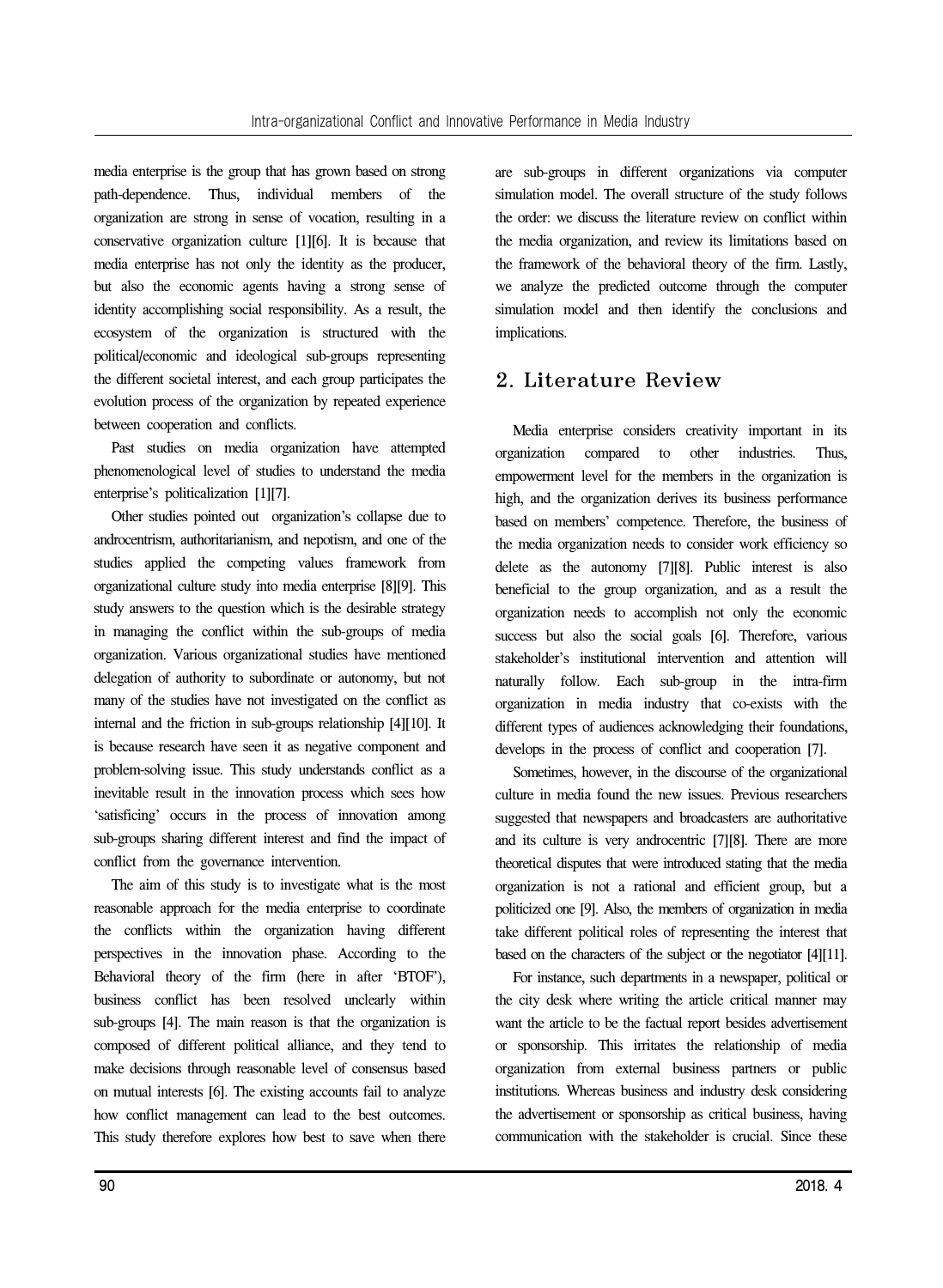relationships are directly connected to the profitability to the organization, the group weigh more value on the business interaction than the role of media. This indicates that each department in media organization experience the conflict toward on a single event due to opinion gap and the content [7].

Individuals such as journalist and PD are important to media organization. This allows the organization to provide reward systems or organization structure to maintain a unique identity. Unlike manufacturer and service business, media organization deals with employees that are self-assertive and individualistic [11]. They recognize their identity as an expert which characterize them to move freely in the labor market [8]. Therefore, the organization's control authority on the individual is relatively low compare to other industry and it gives extreme diversity and autonomy in the organization [11].

Moreover, the appearance such as authoritarianism, and nepotism in the organization of media causes the important reason of dismantling [12]. There were studies on broadcasting organization that different departments put different values, for instance the department of culture-education or radio showed low cohesiveness and individualized network organizational culture, whereas bureaucratic culture was dominant in the business management department [9]. These differences are often based on cohesion within the department, trust level, and preference for structural autonomy [5].

In fact, the past studies on the organizational culture and conflict in the media have certain limitations. Although they agreed on the fact that different cultural aspects of each department causes the conflict between the departments, how specifically the conflict emerged were not highlighted. In addition, the discussions of development in organization achievement or innovation accomplishment after the conflict have been occurred which demands an alternative framework.

# 3. Theoretical Framework

## 3.1 BTOF and Organizational Conflict

In this study, BTOF was considered as the main theoretical frame. The past studies on Management Science focused on rationality and efficiency as the studies followed in economics and financial theory, but the multidisciplinary

work in social science after the 60s, 'bounded rationality' of human became a matter of primary concern [13]. BTOF served as one of the frame that explains the organic characteristics of the organization.

'Search' is the most important variable that the behavioral theory of the firm attains the great interest [10]. This theory that developed mutually with the evolutionary economics stated that the innovation and change derived from the desire of the organization searching the new fields [14]. And the desire always deeply related to the goal setting, aspiration level to reach a specific situation in the long-term and performance feedback that assists to realize the gap between the aspiration and the actual performance are pointed out as the critical variables [5][14].

However, the organizational innovation also connotes the conflict within the inner groups. The assertion of BTOF on conflict is that it is unsolved and reside in the organization [13]. According to the discussion above, organizational conflict is inevitable which spoils the goal of the organization due to the exaltation, the gap between reality and ideals, or the various interests of different sub-groups [15].

Also, they argued the organization behaves only when the assignment is given in the zone of acceptance or zone of indifference. Therefore, if the requirements failed to meet the satisfaction, conflicts within the organization or between the entities are created. The concepts of the conflict between stakeholder explained in Agency theory or Transaction cost economics motivated BTOF to describe the notion of 'conflict' [13][16].

## 3.2 Organizational Conflict and Innovation

From the study, we proposed the question how change and innovation from the organization are related to conflict. First, Organization theorists studied the organization as the political union. Thus, an organization rooted from one system may pursue various directions and this may result the groups to be inconsistent in directions. [17]. According to some studies, substitution effect have found in the organization between strategies for long-term learning and short-term learning [17][18]. Organizational ecologist Hannan and Freeman [19] also revealed another substitution effect from the organization relationship between strategy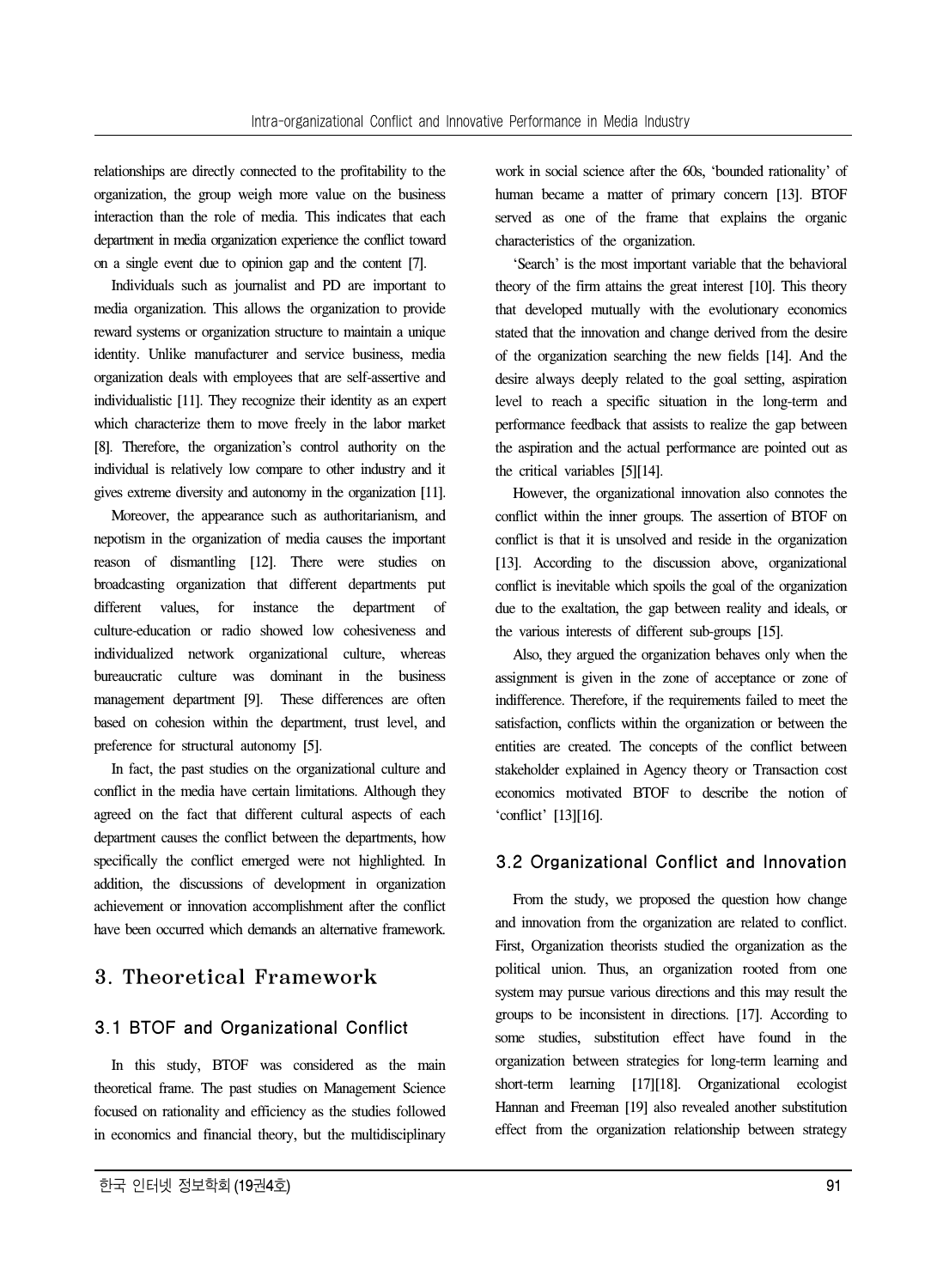reproduction and innovation, and this change caused switching cost which may generate structural inertia. Many other studies influenced from Organizational learning theory and BTOF suggested different types of organizational attention and orientation raise conflict [5][10][14].

Study of Ethiraj et al. [17] is known as the groundwork for the organization's conflict and innovation, they conducted simulation modeling to observe the development of conflict in a space-time context of the organization's multi-level goal. The study has been influenced by some studies investigated the structure of the organization's conflict in exploratory direction [18]. However, the study focused on the conflict itself within the exploratory direction rather than the conflict of different sub-groups of the organization or the politicalization [11][20]. Therefore, it seems that a formal study has not been conducted that includes media enterprise, the group consist of complex entity and political intervention. In fact media enterprise relatively shows loosely coupled system compare with other industries. Thus, its organizational environment always has a possibility to generate conflict due to the collision in goals and value of each department. In such situation, coordination methods considered one of the significant variables in the innovation process of the entire organization. In fact, BTOF mentioned the organization is integrated to certain governance status called 'dominant coalition', this also requires the specific entailed analysis depending on the direction of the organization [4][5][21]. Therefore, the study aimed to address the following research questions and the study result is expected to be considered as a useful framework for analyzing the realistic context in which the performance of innovation depends on the politicalization analysis existing in the organization and the organization drift of authority.

- *[RQ1] How does conflict influence* one *innovative performance when a media enterprise persue in a various directions?*
- *[RQ2] How* does *the performance of innovation differ by the methods of solution (power distribution)?*

# 4. Method and Analysis

#### 4.1 NK Simulation Modeling

In this study to investigate on the conflicting issues within sub-groups in the media enterprise, computer simulation from NK model was applied. NK model, one of the highly acknowledged research methods for complex system analysis originally applied to study the change of organization and its ecosystem based on evolutionary perspective. Analyzing the most adaptable organizational structure (hierarchy versus. independent) for each industry, suggesting the scenario for the innovation process, and analysis of a case for the best organizational performance are the representative outputs of the model [21][22].

First, NK model put several constraint conditions in the case of interaction between the organization and the environment. It also premises optimal compromise solution and global optimum to solve the problem. In the complex organizational ecosystem between the sub-groups, rugged space is easily emerged with different types of optimum, and the entities constantly put effort to find the fittest status [23][24].

First N stands for the number of gene in biology [23]. In this study, it represents the number of 'power within organization' or 'sub-groups'. K is interaction level between entities or the influence that one factor impacts on how many other factors. Theoretically, the maximum value of K have a value of N-1, the number of all entities excluding the self. Therefore, if K becomes  $0$  as  $K=0$ , it means that all the entities within the ecosystem are independent. In this case, simple terrain map that the mountain with only one top can be drawn. However, increased in K results in different types of interaction which makes the system complex. The value from the number of N factor can be measured as the effect of change in N and A, in calculation N\*A.

In fact, NK model premise the concept of 'contribution', this indicates the extent to which the population changes depends on the number of N components and number of different characteristics of K. In media case based on NK model, one media enterprise can be divided into four types which is the number of N component N=4. In addition, contributions of four components can be measured as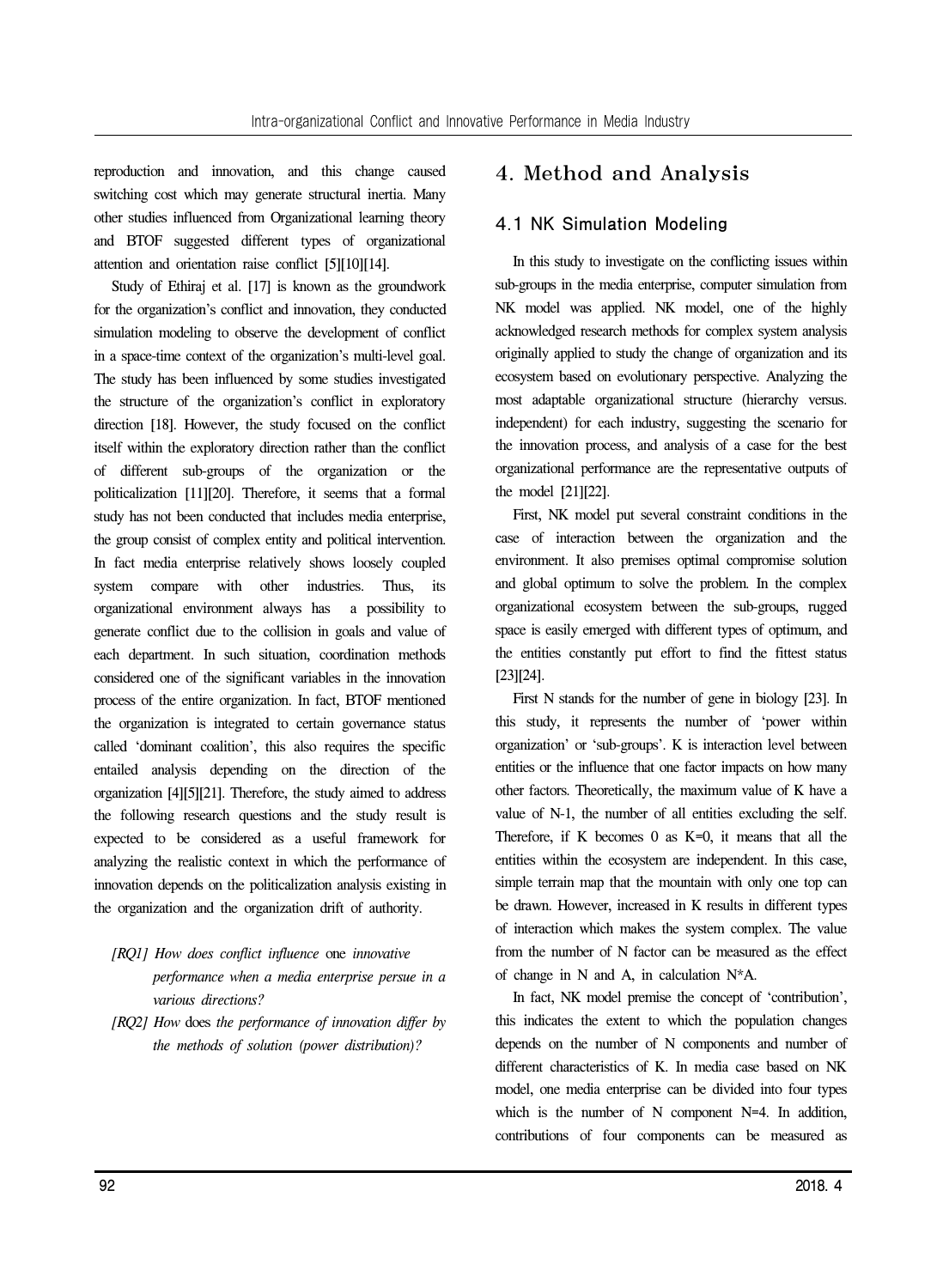K=N-1=3 that tells the interactions of each entities to determine the influence of organizational performance. To calculate the level of the contributions, the combination of interaction is  $2^{K+1}=16$ . Traditional NK model assigned random probabilistic values to the role of N components in the adaptive system. However, K is the variable that determines the interaction or the correlation between the sub-groups which indicates the larger the number of K more likely transform the entire space into a rugged terrain [23].

Since NK model demonstrates active interaction between the entities, complex and rugged space are shown in the result which is different from other simulating method, for instance agent-based model. Media industry in particular the organization assessment is not limited to financial factors (viewing rate, public opinion, etc) [6][12]. It is known to have highly complex organizational characteristics that are influenced by the results of individual decisions and actions of sub-groups [7][11]. Accordingly, the study tries have holistic understanding in organization conflict by applying simulation method where N refers the number of entity and K of interaction among the entities.

The nature of K is differ by the interaction between N entities. As mentioned above, when K=0, all units do not share the interest but work independent. However, when K=N-1. the nature contributes on adaptation system, and the environment becomes highly interdependent. In general,  $(N-1) \geq K > 0$  relationship established [23].

#### 4.2 Analysis Method and Procedures

The study conducted simulation modeling. In particular, the study applied Kauffman's NK model [21][23] that had been utilized in organization theory and hypothesized various sub-groups exist in the media enterprise. For instance, once the business policy have presented in the media enterprise, there are two options found (1) agree on the policy, and (0) disagree. The study supposed this as binary variable and maximum number of  $(2^N)$  as the alternatives.

Another significant factor from the simulations study based on the behavioral theory of firm is 'topography' (e.g. geography, landform, terrain, ground). If the flat ground have shown in the environment where the entities coexist, the ground means the level of uncertainty is low. However,

rugged ground is considered as the environment having various shapes of complexity and threats. The study referred to the model of Gavetti and Levinthal [10] and reviewed 10 different types of strategic directions and its surrounded situation. They found 10 strategies are enough in the computer simulation to view the complexity and conflict of the organization.

'MATLAB', one of the frequently used program in the simulation studies for the analysis. NK model has a robustness check in which the number of iterative calculations is high, and the identical model is computed from 1000 to 2000 times and applied to each of the 'r' different situations. Therefore, the study computed 2000 times (t=2000), and tested whether the results are similar in 5000 different situations (r=5000).

The study has set two different sub-groups in the media enterprise. For example, broadcasters, journalists, producer directors, technical works in relation to the content design and set configuration, and the each group shows different identities and sub-groups [22][24]. Two different sub-groups are targeted in this study. For instance, the group having the leverage called dominant coalition D1 as the variable following the random distribution, the other group D2 was presumed as 1-D1 for the initial value. Also, the study differentiated three cases for the power scenario: (1) D1 exerts influence with D2 (2) D1 and D2 control their own power and independently react to one another. (3) D1 and D2 individually maintain the independence.

(Table 1) NK Simulation Model Summary

| Unit of Analysis                                   | <b>Measures</b>                                                                       |
|----------------------------------------------------|---------------------------------------------------------------------------------------|
| N                                                  | Number of core components in the<br>organization                                      |
| K                                                  | level of the interaction between entities<br>(Judging variable of contribution level) |
| Choice set of<br>individual org.<br>(a1,  aN1, aN) | $q \in \{0, 1\}$<br>(The influence of organizational<br>innovation)                   |
| set level of aj                                    | $c_i(a_i,a_{-i}) \sim U[0,1]$                                                         |
| Innovation<br>outcome                              | $V(a_1 a_2a_n) = 1/N \sum_{i=1}^{N} c_i (a_i, a_{-i})$                                |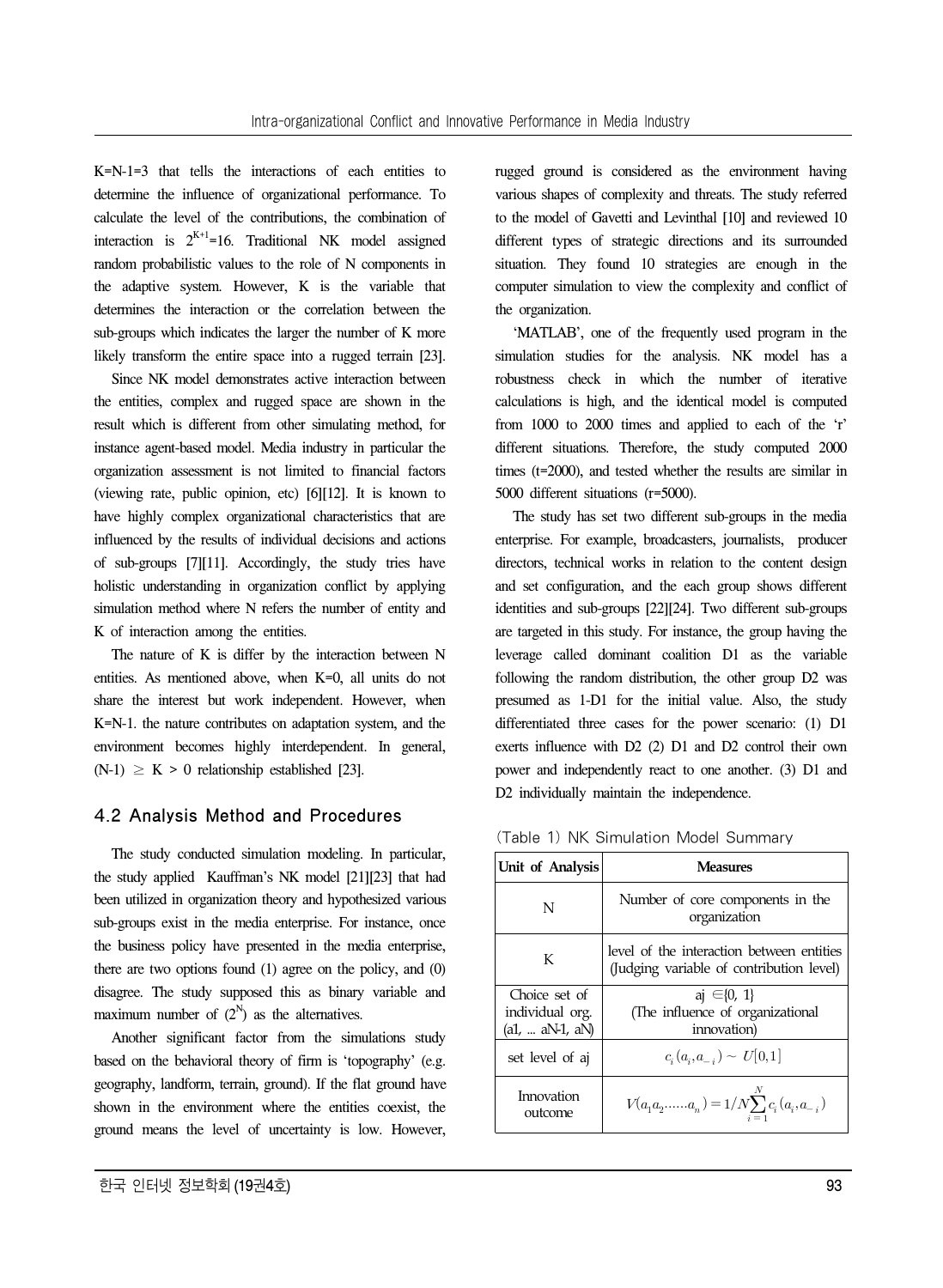The simulations were developed as follow: case 1, N=10 changes found in  $K=0$ , 2, 4 level, case 2 50:50, and case 3 maintains the independence. Brief descriptions of NK model and the summary of the case results of the study were stated in Table 1 and Table 2.

| (Table 2) NK Model Subject of analysis Case |  |  |  |
|---------------------------------------------|--|--|--|
|---------------------------------------------|--|--|--|

| Case              | <b>Description</b>                          |  |  |
|-------------------|---------------------------------------------|--|--|
| Case1             | D1 leveraged on D2<br>(dominant)            |  |  |
| Case <sub>2</sub> | D1 and D2 had 50:50 leverage<br>(50.50)     |  |  |
| Case3             | D1 and D2 were independent<br>(independent) |  |  |

## 4.3 Analysis Results of Simulation Model

Among three cases running through the simulation, the third case showed the outstanding innovation performance. When the organization seeks the environment for the innovation, D1 and D2 are the most appropriate to maintain their independency.

However, second case (D1 and D2 are having similar power and interact) and first case (D1 completely dominant D2) are poor in innovation performance. In order to compare case 1 and 2, we separated the performance analysis and drew upon a graph Figure 1.

In case 1, D1 showed symmetry performance against D2 by 0.5 basis. This meant that the performance of D1 gets 0.6, D2 gets 0.4. Also in case 2 symmetric units resulted by 0.5 basis.

According to the result, both case 1 and 2 converged to 0.5 basis. However, each performance differed from the case where one entity affects another entity and the case where random selection is possible while maintaining the influence of 50:50. Case 1 that D1 rule over D2 showed the performance had a linear shape. On the other hand, in random selection case, performances were symmetrical which were also significantly probabilistic.

This result implies when media enterprise's sub-groups or each department builds on different view on innovation, one-way convergence or ambiguous compromise does not serve a positive role in organizational performance. Studies in the past defined the characteristics organizations of media



(Figure 1) Results of Simulation Model of average performance of Case1~3 \*Setting: t=2,000, r=5,000, N=10

as authoritarian and path-dependent in decision making [1][6]. At the same time, however, the media enterprise emphasized creativity and autonomy in the organization to cerate content [11][17]. Therefore, it is necessary to endeavor valuable strategic direction through the diversity of internal members and he co-existence of various decision-making perspectives [5][25]. Diversity allowed the organization to retain flexibility when the radical changes have gone through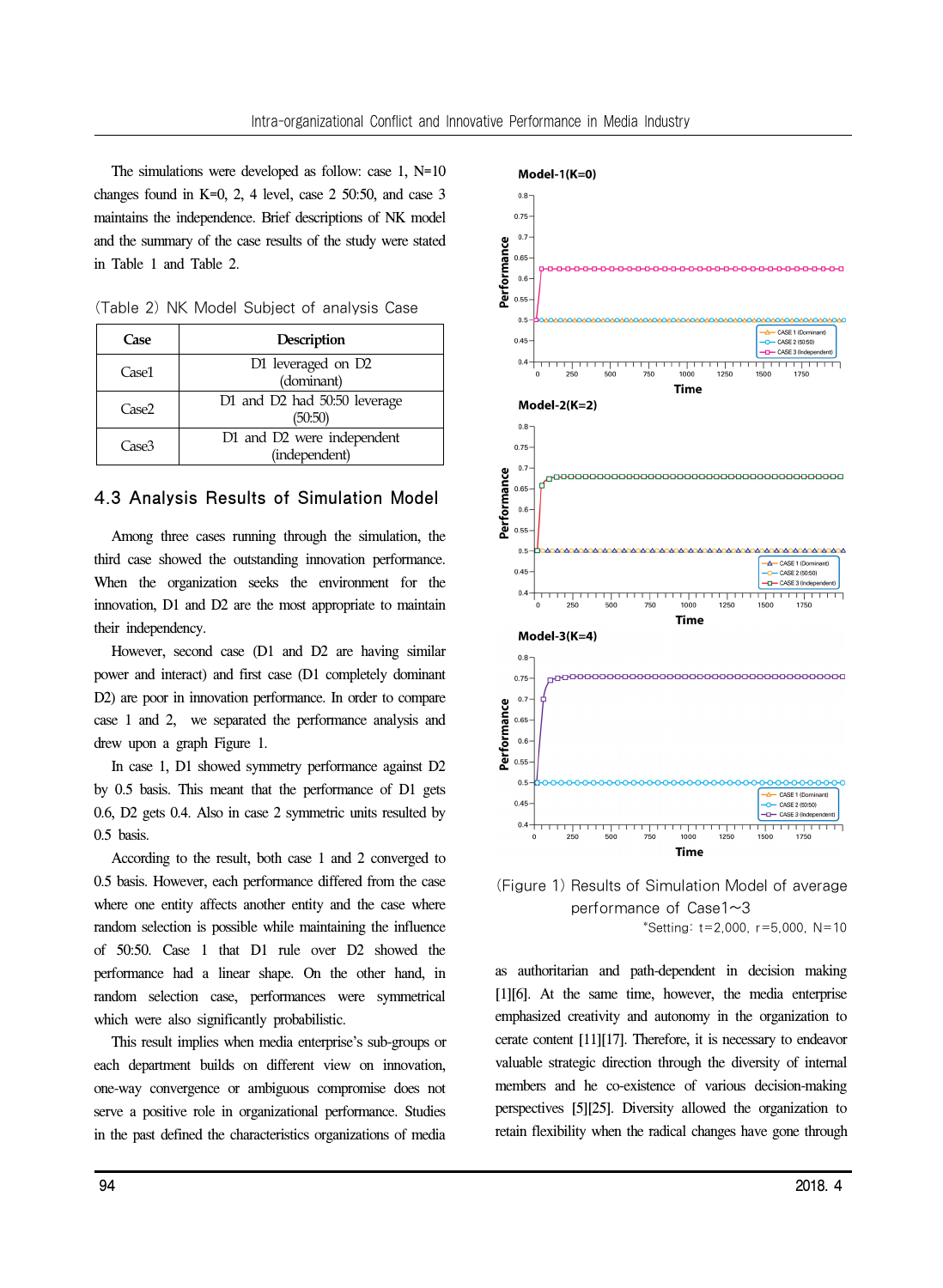entire industrial environment [26]. It has the effect of portfolio investment in various industrial fields. Based on the effect, researchers have stated the diversity can be interpreted as one of the strategic options [25].

Therefore, the media enterprise need to manage decision making discretions by ensuring independence from each organizational unit that grant appropriate levels of empowerment and the trust [15][17]. Not only the first case that one sub-group exercised influence to other sub-groups, interchanging influences by 50:50 in second case suggested congestion and politicization of the inner part of the media organization disrupt innovation performance. The interdependent ecosystem between the organizational units may function as knowledge-sharing infrastructure, but this also c causes each sub-group to check and raise adjustment costs which leads to structural inefficiency. 'Storytelling' is considered one of the critical competitive edge in the media enterprise. Theorists viewed unconventional thinking and liberal atmosphere are important to creative industry [7][20]. Therefore, autonomy and empowerment between sub-groups are the key virtue for the organization.

In fact, the complex interaction (K) between the entity (N) within the simulation model is advantageous to draw out the optimized performance of the independent structure. Unlike Model 1, Model 2 and Model 3 showing the organization having frequent interaction, independence among sub-groups is beneficial to the innovation.

|  |  |  |  |  | (Table 3) Result of Analysis |
|--|--|--|--|--|------------------------------|
|--|--|--|--|--|------------------------------|

| Model   | Result                                                                 |
|---------|------------------------------------------------------------------------|
| Model1  | Dominant mode is the most optimal<br>(No interaction between entities) |
| Model 2 | Independent is optimal<br>(Medium interaction between entities)        |
| Model 3 | Independent is optimal<br>(High interaction between entities)          |

# 5. Conclusion and Discussion

This study aimed to investigate how conflict within various groups impacted the innovation process, in specific organization scope of media enterprise, experiencing transition. Past studies on media organization were superficial and mostly focused on organization from a cultural perspective, but we tried to investigate how conflict serving critical role in decision making in the group impacted innovation performance and the role of coordination [14][27]. The study considered behavioral theory of the firm as a fundamental component in understanding conflict within the organization and innovation process [16][28].

Moreover, through virtual simulation modeling, NK model analysis found ensuring independency was significant when conflict happened inside the organization rather than during interaction, coordination and the convergence to one side. It meant the effort of 'across the enterprise' are inefficient in the changing circumstance for media organization, whereas active and discretionary decision-making by organizational agents were significant for innovation performance [3][15]. For instance, newspapers can develop the department of the organization influence by branding or via social media strategy securing own channels from the audiences of individual journalist. Broadcasters needs to consider organizational strategies and society, it showed the needs of increasing the adaptability through delegation and trust for faster decision making for the production department. Independency implied organizational diversity: it stated that the appropriate level of variation is also likely to adapt to environmental changes and that in the long run the organization plays a very positive role in regenerating organizational learning and reform [26][29].

There are two major implications found in this study. First, unlike the manufacturing and service industry, the media enterprise shows high levels of internal conflict and the implicit rules that exist in the organization disrupt the process of reaching consensus. Therefore, accommodating the problem by the owner or manager's one-sided perspective is not appropriate, whereas developing the consensus on the condition that both groups adequately share the stake. In October 2017, Korea media industry established precedent in the conflict resolution of SBS between a labor union and company. SBS labor union asked for transparency of corporate by allowing the participation of labor union in the appointment of CEO and board members. It was because the company was not able to avoid political scandal from the company management. Indeed, the company arranged a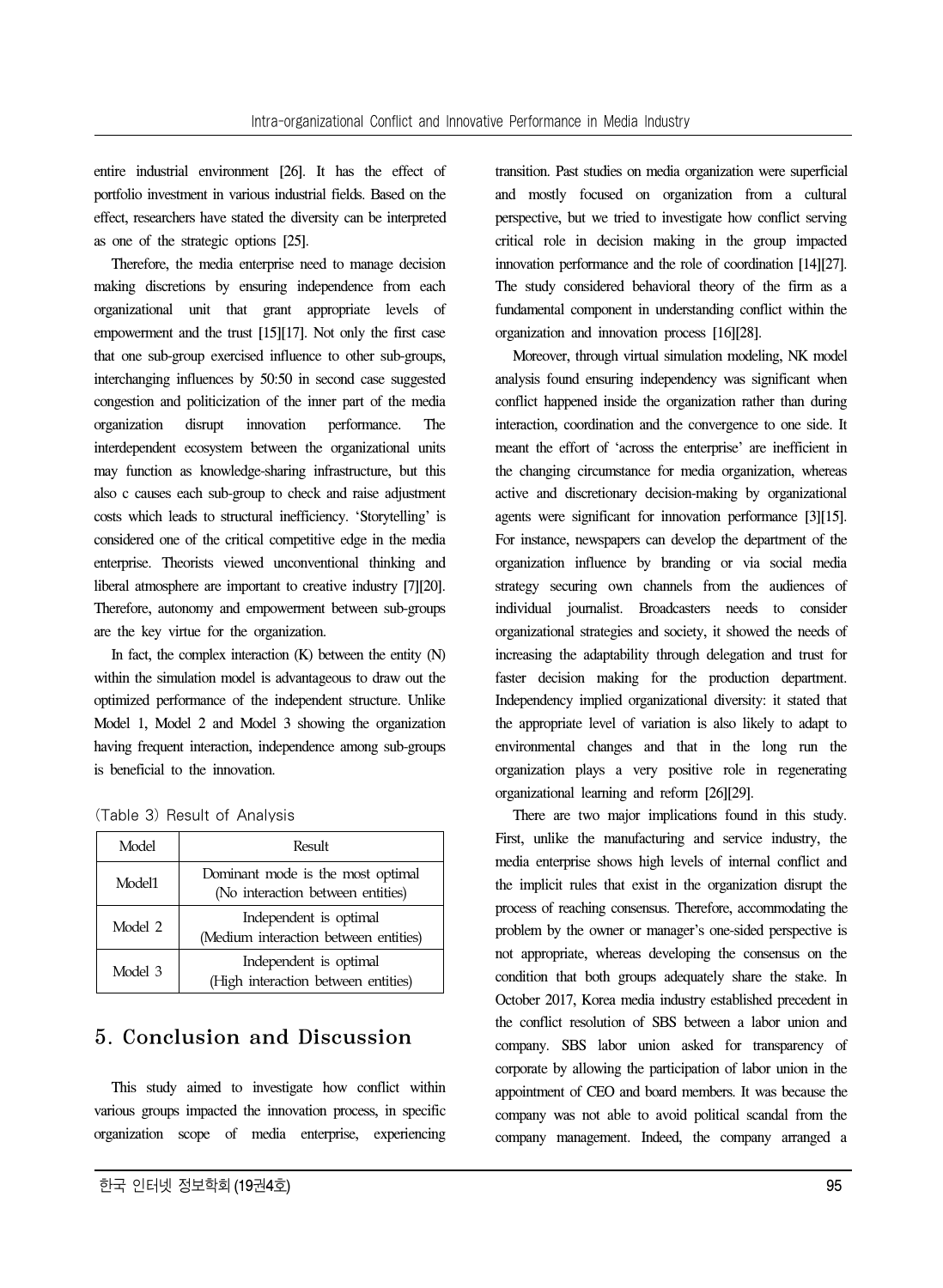compromise to ask for consent from the labor union in the appointment of CEO and the board members. It can be considered as a case that the media enterprise and the labor union tried to adjust the conflict.

The traditional management system of manager-centric on centralized media ownership seems to confront the limit. Public interest in media centered to the justification in the operation of organization, media enterprise attempts to apply different management systems from manufacturing and service industry [12]. This is relevant strategy in certain degree not only for enhancing the learning capacity level of the organization but also the level of organization creativity meaning various management strategies [29][30]. Multiple strategies are shown: Cooperative, employee ownership, or the owner's management controls are limited in case of SBS. Therefore, the possibility found in the empowerment through voting or consensus while vanishing the unilateral manager designation [31]. Under the situation, the manager is required to invest on time and cost on the discussion to resolve conflict rather than arbitration using status and power [26]. Ensuring the independence through 'distribution of political authority' will become an important issue whereas the delegation through modular and team system were preferred in the past. It is because the management of the organization of media enterprise has entered a new transition period [2][12].

The final implication is that the study conducted the empirical studies on the conflict of the media enterprise and the existence of the political sub-groups via simulation modeling. Although there has been conceptual discussions on the existence of labor relations and political groups in the media enterprise, there is less focus concentrated on specific analysis of how to solve the actual problem [31]. The authors inferred effective strategies of adjustment of conflict embedded in the groups based on BTOF. Therefore, the study is significant because it provided an opportunity for theoretical development, specifically in the media culture and the organization studies.

There are limitations to the study. Since this study was based on simulation modeling which was conducted in a virtual experimental environment and the result was based on estimation, statistical verification through empirical data is lacking. Also, the simulation analysis in this study did not

set the model based on variables that reflect the heterogeneity of each data. However, the simulation performed in an exploratory manner as in traditional economics analytic model that premise the condition in advance which has limitations in scientific generalization and secure the external validity [21][24]. For the future research, developing more complex search on organization conflict scenario through anthropology study and in-depth case study on the internal media organization. Moreover, analyzing the perception and behavioral analysis within or among sub-groups may give effective result. Using the survey to analyze the performance of organization based on the difference of governance system and sub-group recognition. Future research is required to conduct longitudinal study using panel data and to balance of the study by triangulation method. Developing the study can contribute to various studies criticized creativity of media enterprise and work on analyze multidimensional in relation to power theory.

# References

- [1] P. Napoli, "Audience evolution: New technologies and the transformation of media audiences," Columbia University Press, pp. 25-174, 2011.
- [2] S. Cottle, "Media organization and production," Sage, Eds, pp. 25-187, 2003.
- [3] N. Olivera & F. Luminareau, "How coordination trajectories influence the performance of interorganizational project networks," Organization Science, 28, 6, pp. 1029-1060, 2017.
- [4] F. Lumineau, & N. Oliveira, "A pluralistic perspective to overcome major blind spots in research on interorganizational relationships," Academy of Management Annals, 12, 1, pp. 440-465, 2018.
- [5] M. D. Cohen, "Conflict and complexity: Goal diversity and organizational search effectiveness," American Political Science Review, 78, 2, pp. 435-451, 1984.
- [6] P. M. Napoli, "Foundations of communication policy: Principles and process in the regulation of electronic media," Hampton Press, 2001.
- [7] S. A. Lafsky, "The progress of women and people of color in the US journalistic workforce : A long, slow journey," Women in Mass Communication, 2, pp. 87-103,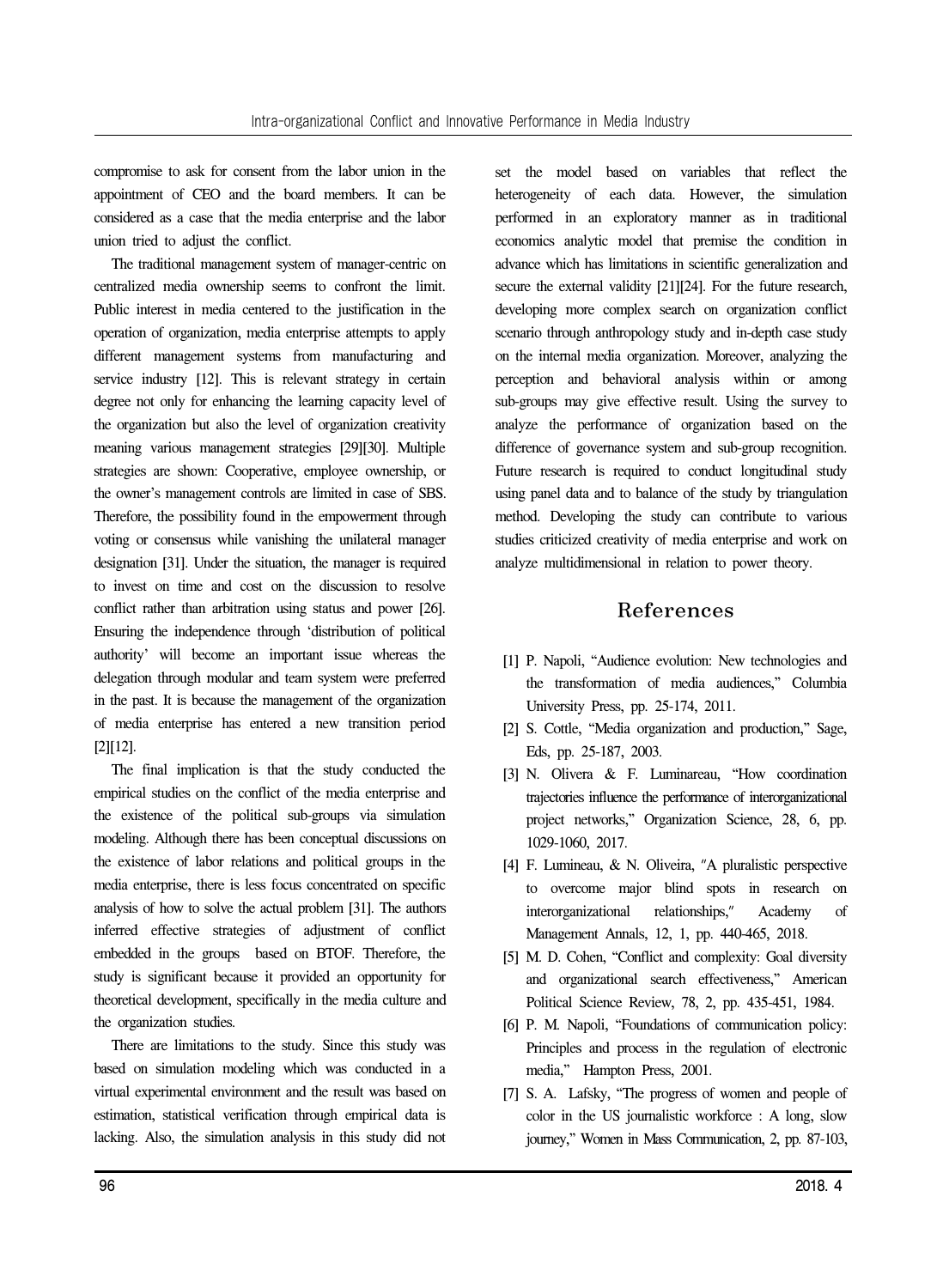1993.

- [8] B. B. Cook. & S. R. Banks, "Predictions of job burnout in reporters and copy editors," Journalism and Mass Communication Quarterly, 70, 1, pp. 108-117, 1993.
- [9] A. Alexander, J. E. Owers, R. Carveth, C. A. Hollifield, and A. N. Greco, "Media economics: Theory and practice," Routledge, Eds, 2003.
- [10] G. Gavetti & D. Levinthal, "Looking forward and looking backward: Cognitive and experiential search," Administrative science quarterly, 45, 1, pp. 113-137, 2000.
- [11] N. Hu, W. Jianlin, and G. Jibao, "Cultural intelligence and employees' creative performance: The moderating role of team conflict in interorganizational teams," Journal of Management & Organization, pp. 1-21, 2017.
- [12] D. Croteau, & W. Hoynes, "The business of media: Corporate media and the public interest," Pine forge press, 2006.
- [13] R. M. Cyert & J. G. March, "A behavioral theory of the firm." Englewood Cliffs, NJ, 2, pp. 169-187, 1963.
- [14] C. Adami, "What is complexity?," BioEssays, 24, 12, pp. 1085-1094, 2002.
- [15] S. Balachandan, & E. Hernandez, "Networks and innovation: Accounting for structural and institutional sources of recombination in brokerage triads," Organization Science, 2018.
- [16] S. Paruchuri, & S. Awate, "Organizational knowledge networks and local search: The role of intraorganizational inventor networks," Strategic Management Journal, 38, 3 pp. 657-675, 2017.
- [17] S. K. Ethiraj, D. Levinthal. and R. R. Roy, "The dual role of modularity: Innovation and imitation," Management Science, 54, 5, pp. 939-955, 2008.
- [18] S. K. Ethiraj & D. Levinthal, "Hoping for A to Z while rewarding only A: Complex organizations and multiple goals," Organization Science, 20, 1, pp. 4-21, 2009.
- [19] M. T. Hannan & J. Freeman, "Structural inertia and organizational change," American sociological review, 49, 2, pp.149-164, 1984.
- [20] R. Florida, "Cities and the creative class," Routledge, 2005.
- [21] S. Kauffman, J. Lobo, and W. Macready, "Optimal search on a technology landscape," Journal of Economic Behavior & Organization, 43, 2, pp. 141-166, 2000.
- [22] S. Kauffman. & W. Macready, "Technological evolution and adaptive organizations: ideas from biology may find applications in economics". Complexity, 1, 2, pp. 26-43, 1995.
- [23] S. Kaufmann, "The origins of order," Oxford University Press, New York, 1993.
- [24] F. H. Westhoff, B. V. Yarbrough, and R. M. Yarbrough, "Complexity, organization, and Stuart Kauffman's the origins of order," Journal of Economic Behavior & Organization, 29, 1, pp. 1-25, 1996.
- [25] D. Levinthal, & J. G. March, "A model of adaptive organizational search," Journal of Economic Behavior & Organization, 2, 4, pp. 307-333, 1981.
- [26] C. C. Miller, L. M. Burke. and W. H. Glick, "Cognitive diversity among upper-echelon executives: Implications for strategic decision processes," Strategic Management Journal, 19, 1, pp. 39-58, 1998.
- [27] P. Auerswald, S. Kauffman, J. Lobo. and K. Shell, "The production recipes approach to modeling technological innovation: An application to learning by doing," Journal of Economic Dynamics and Control, 24, 3, pp. 389-450, 2000.
- [28] P. Brandes, R. Dharwadkar, and S. Suh. "I know something you don't know!: The role of linking pin directors in monitoring and incentive alignment," Strategic Management Journal, 37, 5, pp. 964-981, 2016.
- [29] D. Levinthal, & J. G. March, "The myopia of learning," Strategic management journal, 14, 2, pp. 95-112, 1993.
- [30] M. L. Tushman, & C. A. O'Reilly III, "Ambidextrous organizations: Managing evolutionary and revolutionary change," California Management Review, 38, 4, pp. 8-29, 1996.
- [31] D. Kim, "Media Governance in Korea 1980–2017," Springer, 2018.